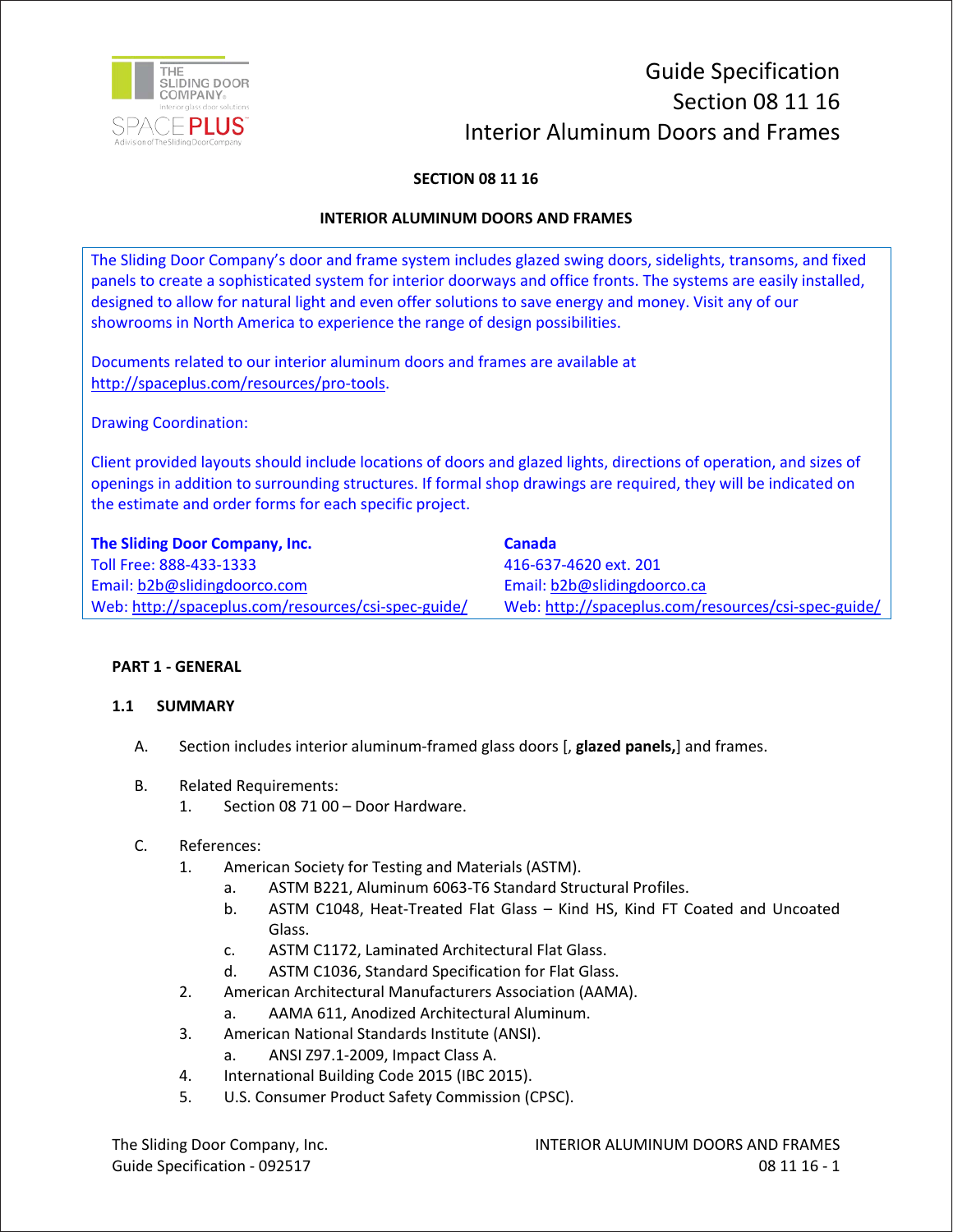- a. CPSC 16 CFR 1201, Category II, Safety Standard for Architectural Glazing Materials.
- 6. California Referenced Standards Code (CRSC).
	- a. CRSC 12-10-202, Design.

# **1.2 ADMINISTRATIVE REQUIREMENTS**

- A. Field-verify dimensions and clearances for openings scheduled to receive work of this section.
- B. Scheduling:
	- 1. Ordering and Delivery: Order products with sufficient lead time to avoid delays in project schedule.
	- 2. Installation: To extent practical, install work after surrounding finish work is complete. (Last trade in)

# **1.3 ACTION SUBMITTALS**

- A. Product Data: Include fabrication details, frame finishes, glass types, installation details and operating instructions for each type of opening.
- B. Shop Drawings (If requested by the client, for a fee):
	- 1. Include plans, elevations, details, hardware, operational clearances and accessories. [**Include keying schedule for locksets.**]
	- 2. Delegated Design Submittals: For installations not supported from above, provide drawings and calculations signed by an engineer, indicating components and connections, demonstrating compliance with applicable regulations.
- C. Samples for Verification:
	- 1. Extrusions: Approximately 8 inches long, showing finish.
	- 2. Glass: Approximately 3 inches square.
- D. Warranty: Submit sample of manufacturer's standard warranty.

## **1.4 CLOSEOUT SUBMITTALS**

- A. Operation and maintenance data (If frosted glass is selected, please see specific cleaning details). Include Frosted Glass Warning.
- B. Executed warranty.

## **1.5 QUALITY ASSURANCE**

- A. Installer: [**Approved by manufacturer or client provided installation company.**]<**Insert experience requirements.**> Retain paragraph below if required for projects with installations that are not attached to ceilings or other structure above. Coordinate with Action Submittal requirement for delegated design shop drawing submittal.
- B. Non-TSDC Installers: Client provided installers/Licensed in project jurisdiction.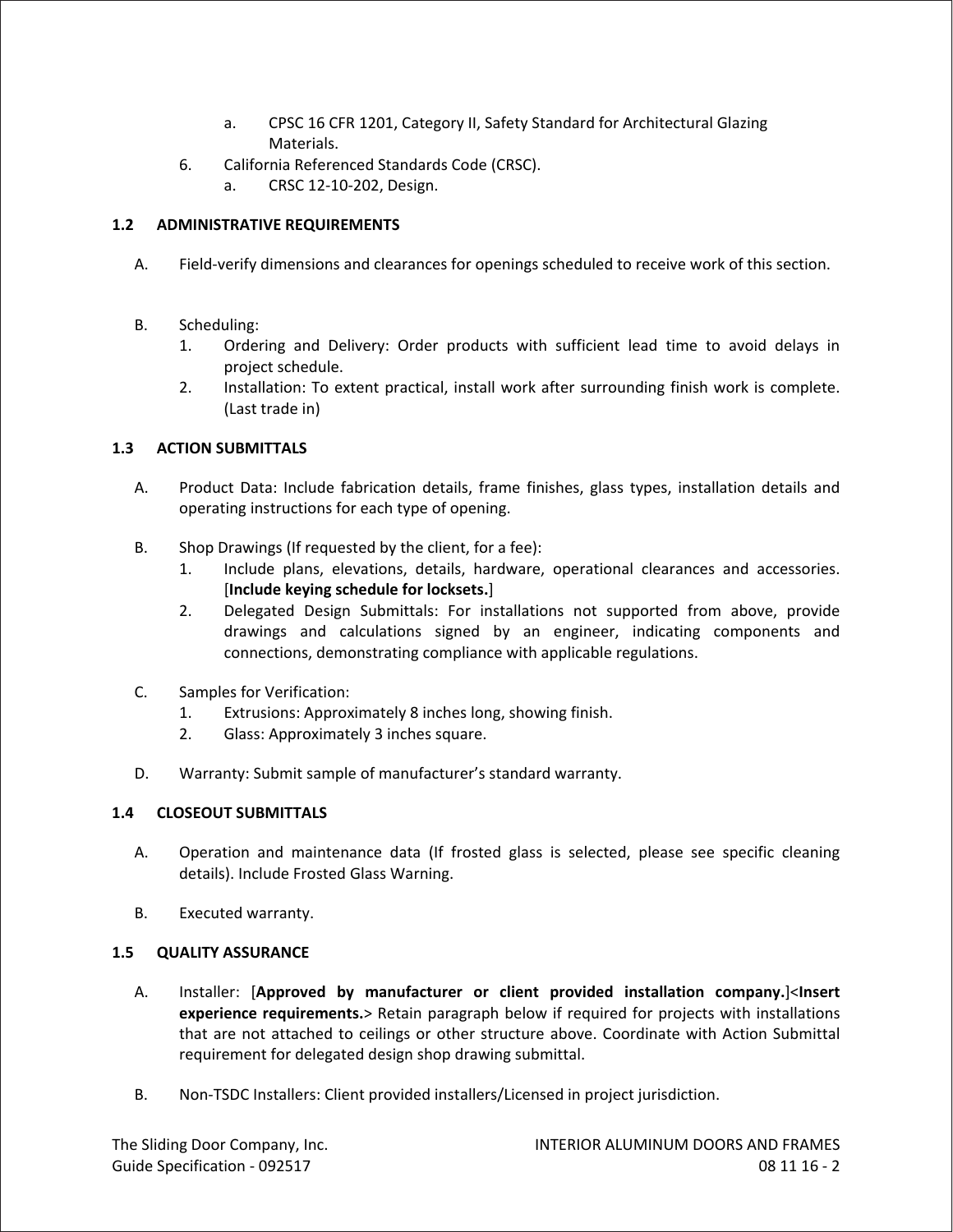#### **1.6 DELIVERY, STORAGE, AND HANDLING**

- A. Delivery: Deliver products after space is enclosed and wet work is complete.
- B. Acceptance: Inspect packaging and report noticeable damage to manufacturer within 48 hours of receiving.
- C. Storage: Store in original packaging, up to ten degrees from vertical, on level floor surface.
- D. Handling: Handle in accordance with manufacturer's installation instructions and to prevent damage.

#### **1.7 WARRANTY**

A. See separate warranty document.

#### **PART 2 - PRODUCTS**

## **2.1 MANUFACTURER**

- A. Manufacturer: **The Sliding Door Company, Inc**. 20235 Bahama St., Chatsworth, CA 91311 Toll Free: 888-433-1333; Email: b2b@slidingdoorco.com Web: www.slidingdoorco.com
- B. The Sliding Door Company owns factory to field and can provide the full solution. (Providing complete system from single manufacturer.)
- C. Substitutions:
	- 1. Substitutions will not be considered.
	- 2. Substitutions will be considered according to [**Instructions to Bidders.**][**Division 01 Requirements.]**

#### **2.2 COMPONENTS**

- A. Framing, General:
	- 1. Material: Aluminum extrusions, 6063 alloy.
	- 2. Finish:
		- a. [**Clear Anodized Aluminum: AAMA 611, Class II.**]
		- b. [**Powder Coating: [White][Black][Charcoal].**]
		- c. [**Simulated Wood (heat treated): [Wenge][Walnut]pattern.**]
- B. Heads, Jambs, Beams, and Columns:
	- 1. Profiles:
		- a. Head and Jamb: 4 inches deep, with integral stops.
		- b. Head and Jamb Trim: 1.5 inch wide.
		- c. Beams: [**2 by 4 inches**][**4 by 4 inches**], 0.102 inch minimum thickness.
		- d. Columns: [**2 by 4 inches**][**4 by 4 inches**], 0.102 inch minimum thickness.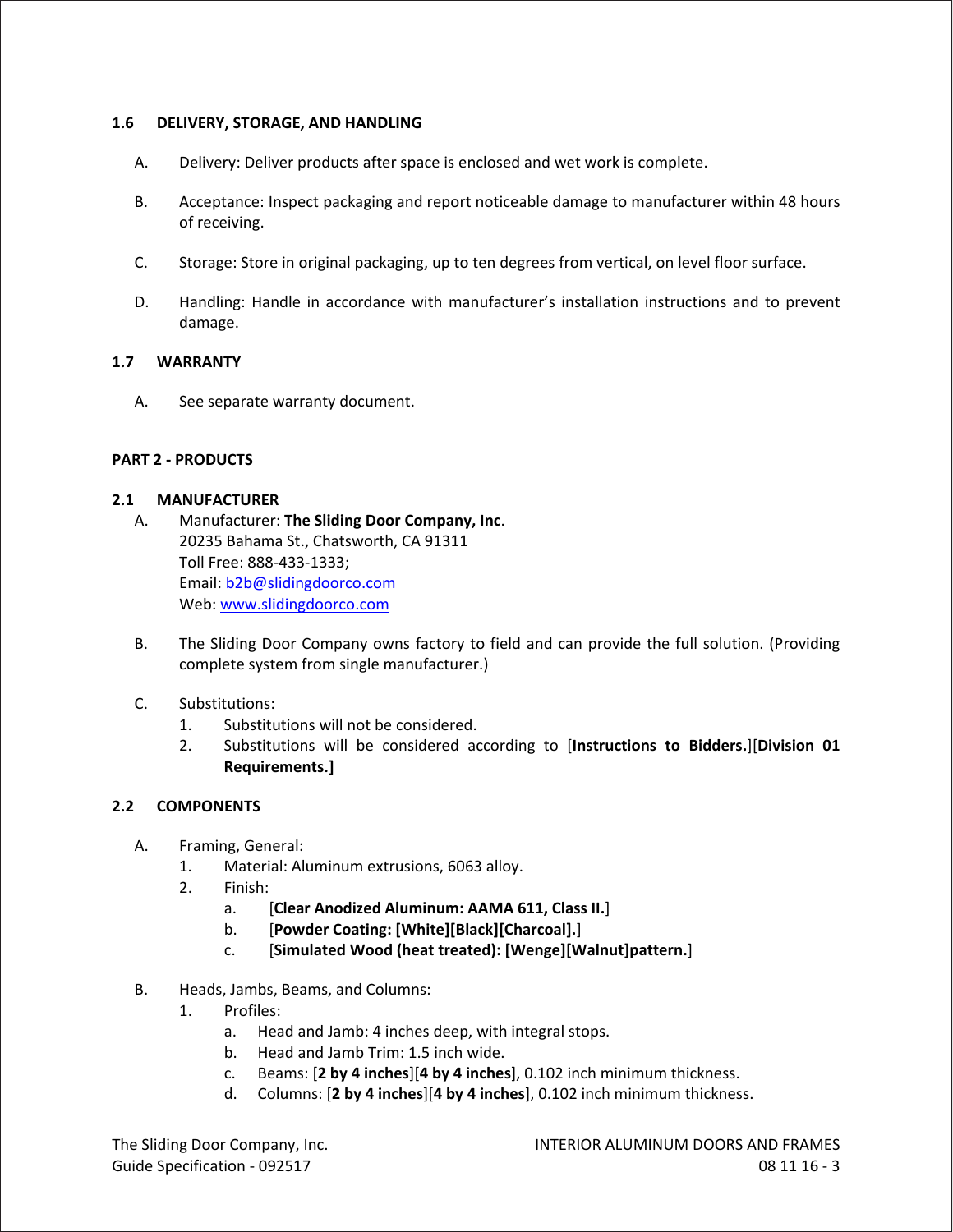- C. Stiles, Rails and Mullions:
	- 1. Stile and Rail Widths:
		- a. [**1.5 inch wide, 0.051 inch minimum thickness.**]
		- b. [**3 inch wide, 0.051 inch minimum thickness.**]
	- 2. [**Door Bottom Rail: 10 wide.**]
	- 3. Mullions:
		- a. Built-In Mullions: [**1.5**][**3**] inch wide.
			- 1) For use with Laminated Glass, we highly recommend a maximum of one Built-In mullion per panel.
		- b. Surface Applied Mullions: [**1.5 inch**][**3 inch**] wide.
- D. Glass: Category II Safety Glazing per CPSC 16 CFR 1201.
	- 1. Monolithic Clear Tempered Glass: 5 mm thick, ASTM C1048, Kind FT.
		- a. [**Back Painting: [None][Milky][Deluxe Milky][Black].**]
		- b. Glazing Patterns:
			- **1) Frosted: Sandblasted and etched back.**
			- **2) Frosted and Clear "Combo": Partially sandblast and etch glass [to specified height above finished floor.][as shown on Drawings.]<Other Description]**
			- **3) Linen: Cast back.**
				- **Smoked (Clear, Frosted, Milky)**
	- 2. Laminated Glass: ASTM C1172, 7 mm thick with **[White][Opaque][Clear]** interlayer.
	- 3. Mirror: **[Clear][Smoked]** annealed mirrored glass, ASTM C1036, with safety film backing.

# **2.3 HARDWARE**

- A. Handles:
	- 1. Standard Handle (Brushed Silver Aluminum) **[Single][Double]** .
	- 2. Round Designer Handle (Stainless Steel) [Single][Double], **[9" ht][12" ht][14"ht] x [5/8" Dia] [3/4" Dia] .**
	- 3. Square Designer Handle (Stainless Steel) **[Single][Double], [8" ht][10" ht][12" ht]** .
	- 4. Extended Designer Handle (Brushed Silver Aluminum) **[Single][Double], [9" ht][11" ht].**
	- 5. Double Extended Square Designer Handle (Stainless Steel).
- B. Locks and Latches:
	- 1. Lever Set: Passage set (No lock Stainless Steel).
	- 2. Lever Locking Set ADA: **[Lever with thumb turn (one side)][Lever with thumb turn and key lock]**.
		- a. Keying: Provide [**two**]<**Other number**> keys per lockset, labeled to indicate door. [**Key locksets alike.**][**Key locksets uniquely [and provide two master keys].**]
	- 3. Latch Mechanism with 1" Cylinder and Thumbturn for Swing Doors: **[Lever with thumb turn and key lock]**.
		- a. Keying: Provide [three]<Other number> keys per lockset, labeled to indicate door. [Key locksets alike.][Key locksets uniquely [and provide two master keys].]
	- 4. Ball Catch
	- 5. Deadbolt: **[Thumb turn (one side)][Key lock (one side)]**.
	- 6. Lockitron Bolt for Swing Doors (Stainless Steel, Aluminum/Plastic)
	- 7. Slide Bolt (Flush)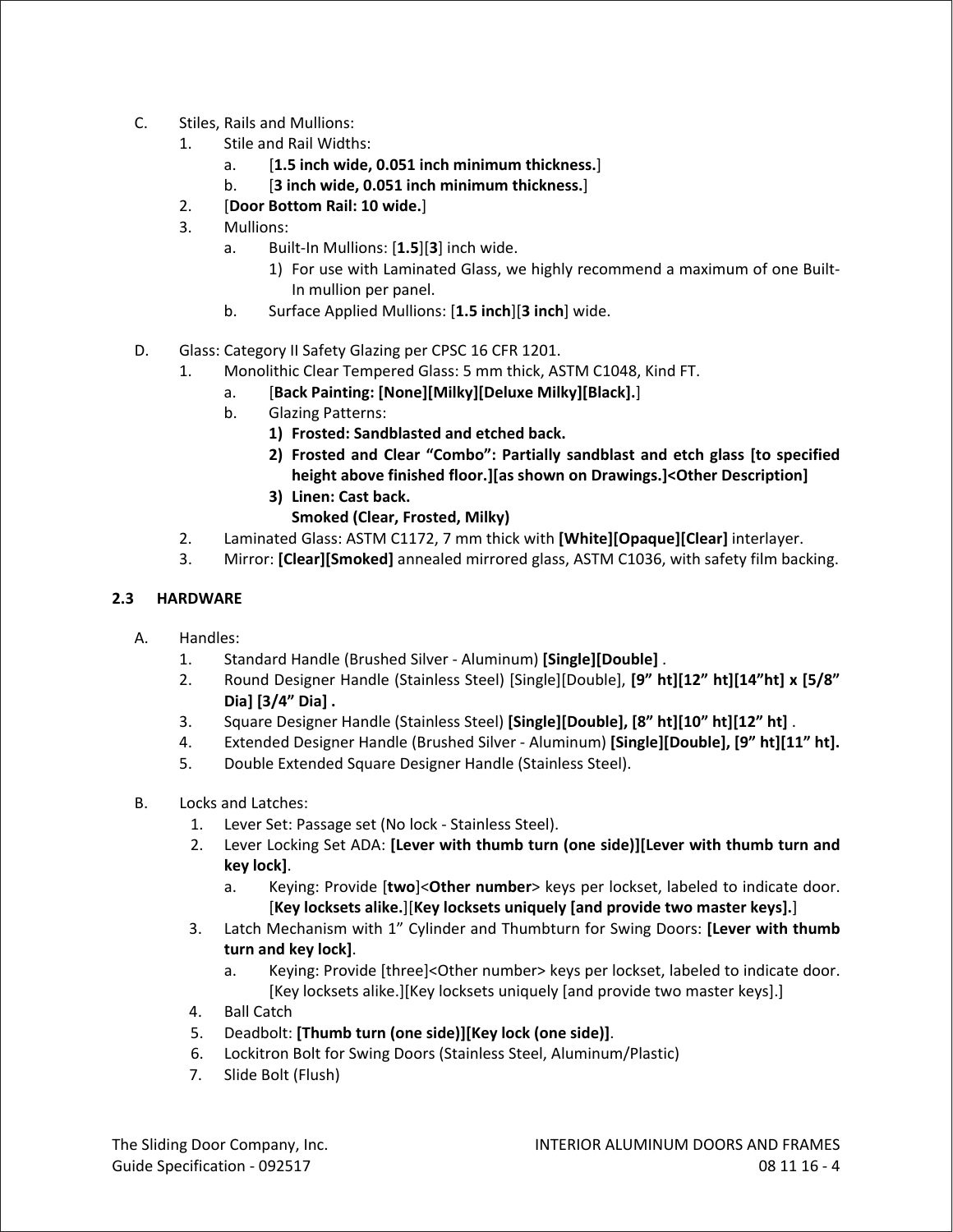C. Pivots: Top pivot hinge and bottom pivot.

## **2.4 FABRICATION AND ASSEMBLY**

- A. Panel and Door Design:
	- 1. [**Solo: Single light.**]
	- 2. [**Trio: Divided horizontally into three lights.**]
	- 3. [**Quattro: Divided horizontally into four lights.**]
	- 4. [**Pentagon: Divided horizontally into five lights.**]
	- 5. [**Duo-T: Large center light with pairs of lights above and below.**]
	- 6. [**Continental: Grid, four lights high by two lights wide.**]
- B. Factory Assembly: Fabricate doors, panels, and frame components to finished sizes in factory [**, except provide field splicing at locations indicated in shop drawings to accommodate handling and access limitations**].

## **2.5 ACCESSORIES**

- A. Silicone Adhesive (provided by client): Clear, construction grade silicone adhesive.
- B. Fasteners: As indicated in Shop Drawings.

#### **PART 3 - EXECUTION**

#### **3.1 EXAMINATION**

A. Verify that openings are level and acceptable for installation of work of this section.

#### **3.2 INSTALLATION**

A. Install systems according to shop drawings and manufacturer's product data and installation instructions.

#### **3.3 ADJUSTING, CLEANING AND PROTECTION**

- A. Adjust swinging doors for smooth operation.
- B. Comply with manufacturer's written recommendations for cleaning and maintenance.
- C. Clean aluminum and glass surfaces immediately after installing doors and frames.
- D. Protect surfaces from impact and from contact with contaminating substances resulting from other construction operations. Typically this product is last trade in.
- E. Clean immediately before Substantial Completion.